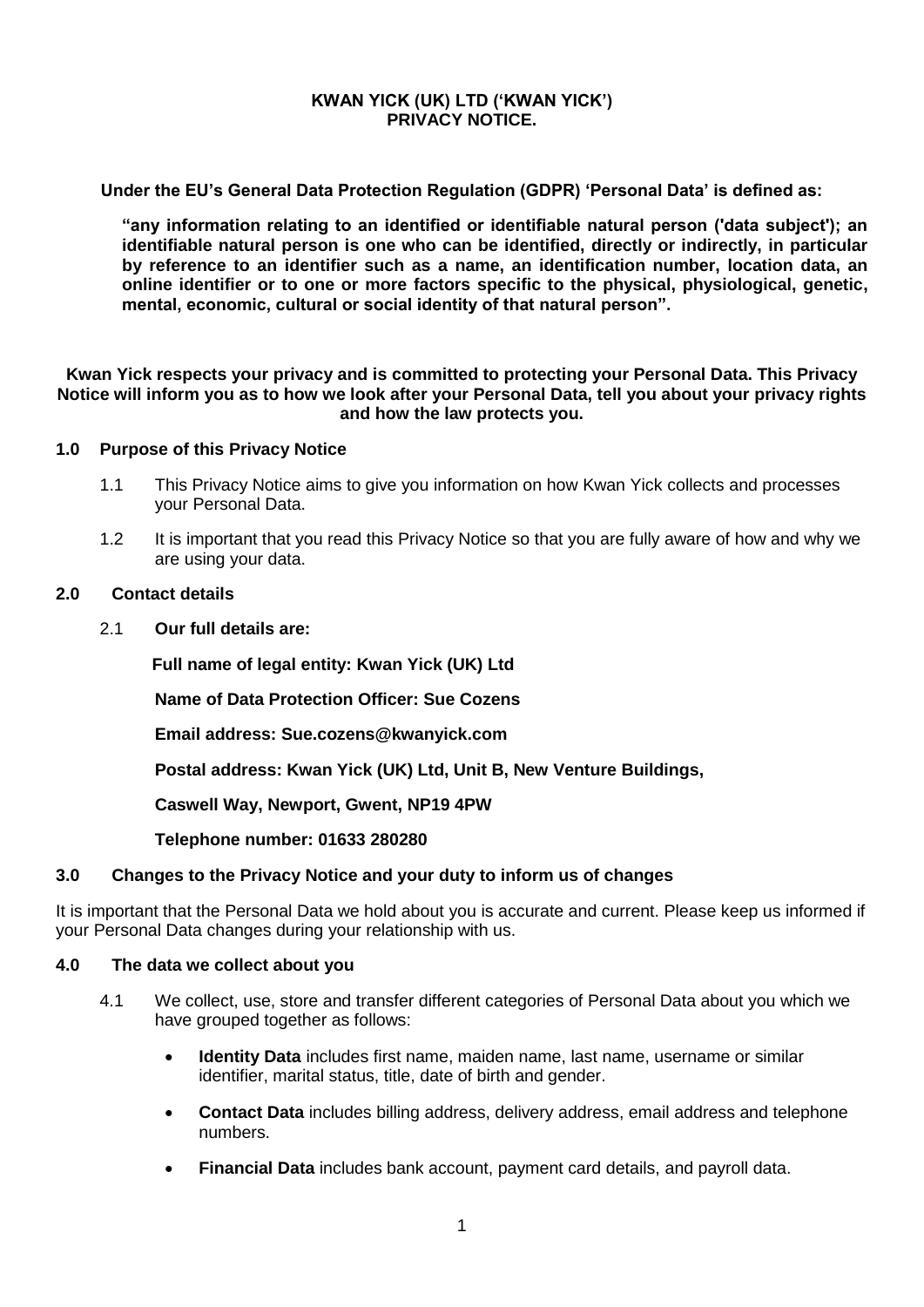- **Transaction Data** includes details about payments to and from you and other details of products and services you have purchased from us.
- **Technical Data** includes internet protocol (IP) address, your login data, browser type and version, time zone setting and location, browser plug-in types and versions, operating system and platform and other technology on the devices you use to access our website or intranet.
- **Profile Data** includes your username and password on our website, our intranet, purchases or orders made by you, your preferences, and feedback and survey responses.
- **Usage Data** includes information about how you use our website, intranet, products and services.
- **Marketing and Communications Data** includes your preferences in receiving marketing from us and our third parties and your communication preferences.
- 4.2 We also collect, use and share Aggregated Data such as statistical or demographic data for any purpose. Aggregated Data may be derived from your Personal Data but is not considered Personal Data in law as this data does not directly or indirectly reveal your identity. For example, we may aggregate your Usage Data to calculate the percentage of users accessing a specific website feature. However, if we combine or connect Aggregated Data with your Personal Data so that it can directly or indirectly identify you, we treat the combined data as Personal Data which will be used in accordance with this Privacy Notice.
- 4.3 Special Categories of Personal Data these are details about your race or ethnicity, religious or philosophical beliefs, sex life, sexual orientation, political opinions, trade union membership, information about your health and genetic and biometric data). We do not normally collect any special categories of data nor do we collect any information about criminal convictions and offences other than for our employees or applicants for employment. However if we do need to processes such data we will ask for your explicit consent to do so.

# **5.0 If you fail to provide Personal Data**

Where we need to collect Personal Data by law, or under the terms of a contract we have with you and you fail to provide that data when requested, we may not be able to perform the contract we have or are trying to enter into with you (for example, to provide you with goods or services or employee benefits). In this case, we may have to cancel a product or service you have with us but we will notify you if this is the case at the time.

## **6.0 We use different methods to collect data from and about you including through:**

- 6.1 **Direct interactions**. You may give us your Identity, Contact and Financial Data by filling in forms or by corresponding with us by post, phone, and e-mail or otherwise. This includes Personal Data you provide when you:
	- apply for our products or services;
	- create an account on our website;
	- subscribe to our service or publications;
	- request marketing to be sent to you;
	- enter a promotion or survey;
	- give us some feedback;
	- provide unsolicited information to us;
	- apply for employment with us or when you become an employee.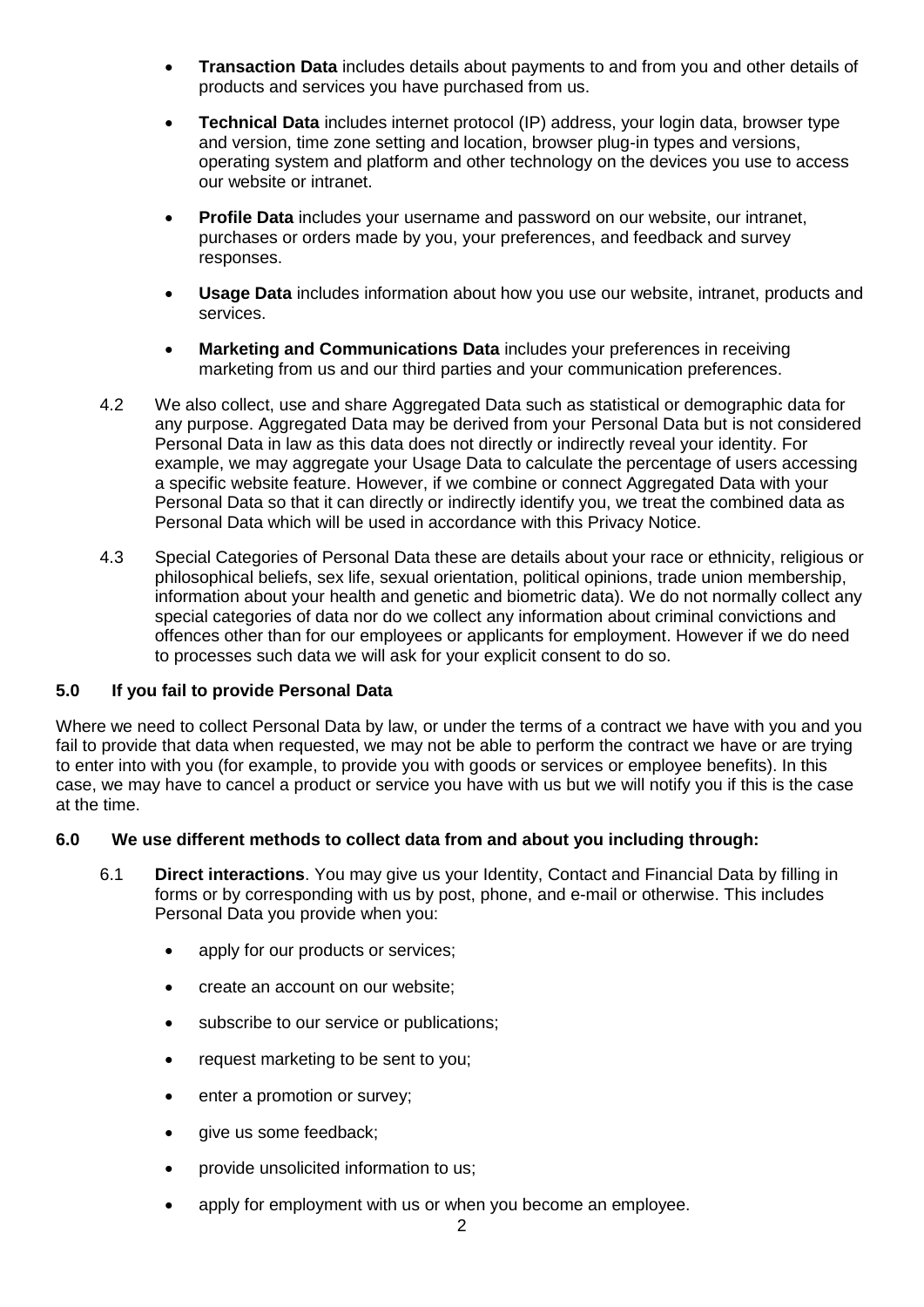- 6.2 **Automated interactions**. As you interact with our website or intranet, we may automatically collect Technical Data about your equipment, browsing actions and patterns. We collect this Personal Data by using cookies, and other similar technologies.
- 6.3 **Third parties** (or publicly available sources). We may receive categories of Personal Data about you from various third parties and public sources as set out below:
	- Technical Data from analytics providers such as Google; advertising networks and search information providers.
	- Contact, Financial and Transaction Data from providers of technical, payment and delivery services.
	- Identity and Contact Data from data brokers, aggregators or recruitment agencies.
	- Identity and Contact Data from publicly availably sources such as Companies House and the Electoral Register.

## **7.0 How we use your Personal Data**

- 7.1 We will only use your Personal Data when the law allows us to. Most commonly, we will use your Personal Data in the following circumstances:
	- Where we need to perform the contract we are about to enter into or have entered into with you.
	- Where it is necessary for our legitimate interests (or those of a third party) and your interests and fundamental rights do not override those interests.
	- Where we need to comply with a legal or regulatory obligation.
- 7.2 We may also use your Personal Data in the following situations, which are likely to be rare:
	- Where we need to protect your interests (or someone else's interests).
	- Where it is needed in the public interest or for official purposes.
- 7.3 Generally we do not rely on consent as a legal basis for processing your Personal Data other than in relation to sending direct marketing communications to you via email or text message. You have the right to withdraw consent to marketing at any time by contacting us.

### **8.0 Purposes for which we will use your Personal Data**

- 8.1 We have set out below, in a table format, a description of all the ways we plan to use your Personal Data, and which of the legal bases we rely on to do so. We have also identified what our legitimate interests are where appropriate.
- 8.2 Note that we may process your Personal Data for more than one lawful ground depending on the specific purpose for which we are using your data. Please contact us if you need additional details about the specific legal ground we are relying on to process your Personal Data where more than one ground has been set out in the table below.

| <b>Purpose/Activity</b>                                    | <b>Category of Personal</b><br><b>Data</b> | Lawful basis for processing including<br>basis of legitimate interest |
|------------------------------------------------------------|--------------------------------------------|-----------------------------------------------------------------------|
| To register you as a new client or<br>employee.            | (a) Identity                               | Performance of a contract with you                                    |
|                                                            | (b) Contact                                |                                                                       |
| To process and deliver your<br>service or order including: | (a) Identity                               | (a) Performance of a contract with you                                |
|                                                            | (b) Contact                                | (b) Necessary for our legitimate interests                            |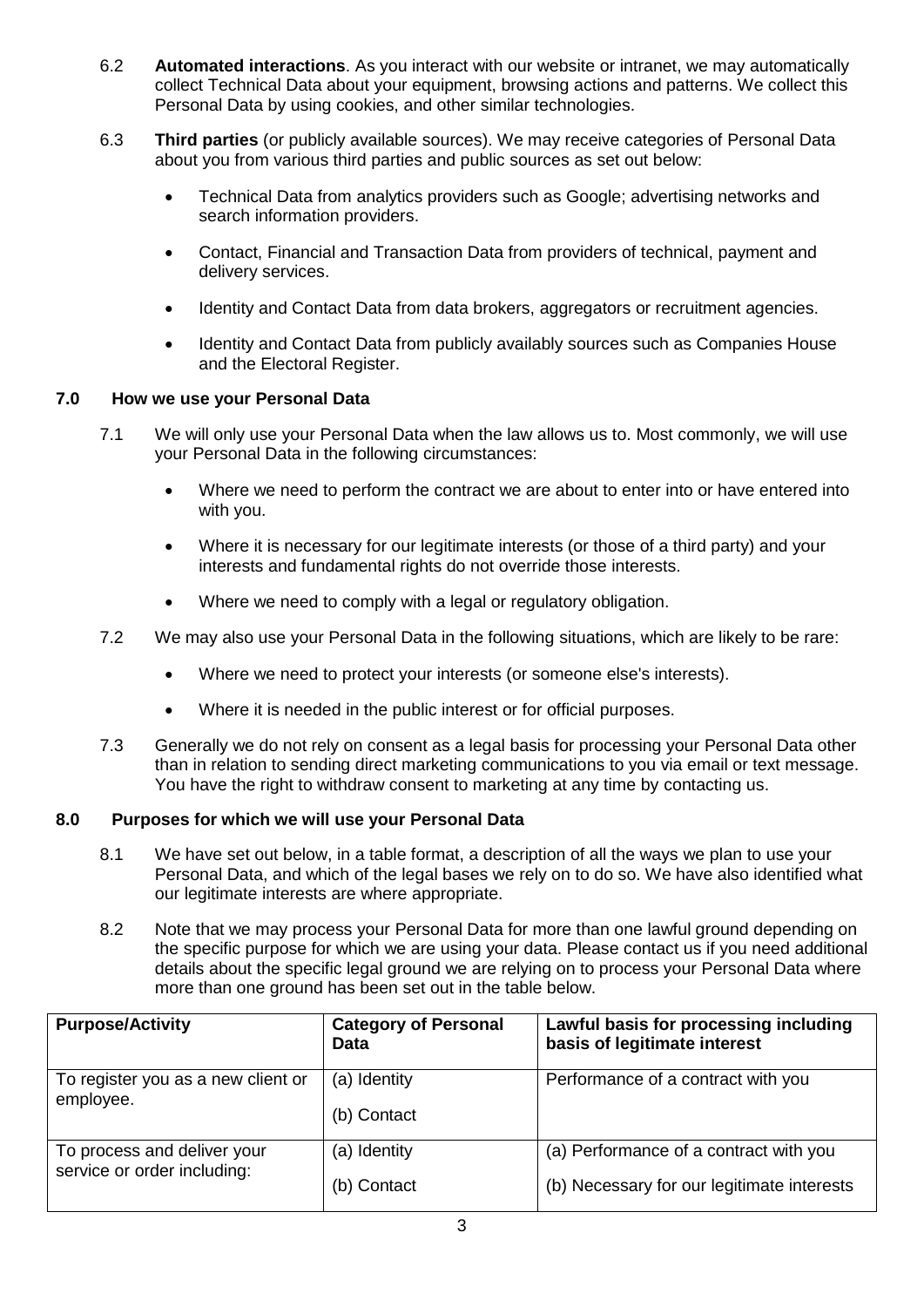| (a) Manage payments, fees and<br>charges                                                      | (c) Financial                       | to recover debts due to us.                                                        |
|-----------------------------------------------------------------------------------------------|-------------------------------------|------------------------------------------------------------------------------------|
|                                                                                               | (d) Transaction                     |                                                                                    |
| (b) Collect and recover money<br>owed to us                                                   | (e) Marketing and<br>Communications |                                                                                    |
| To manage our relationship with                                                               | (a) Identity                        | (a) Performance of a contract with you                                             |
| you which will include:<br>(a) Notifying you about changes                                    | (b) Contact                         | (b) Necessary to comply with a legal<br>obligation                                 |
| to our terms or privacy policy                                                                | (c) Profile                         | (c) Necessary for our legitimate interests                                         |
| (b) Asking you to leave a review                                                              | (d) Usage                           |                                                                                    |
| or take a survey                                                                              | (e) Marketing and                   | to keep our records updated,                                                       |
| (c) As an employee                                                                            | Communications<br>(f) Financial     | to study how customers and clients<br>$\bullet$<br>use our products/services; and, |
|                                                                                               |                                     | to administer our employee<br>$\bullet$<br>relationships                           |
| To enable you to partake in a                                                                 | (a) Identity                        | (a) Performance of a contract with you                                             |
| prize draw, competition or<br>complete a survey                                               | (b) Contact                         | (b) Necessary for our legitimate interests                                         |
|                                                                                               | (c) Profile                         | to study how customers use our<br>products/services; and                           |
|                                                                                               | (d) Usage                           |                                                                                    |
|                                                                                               | (e) Marketing and<br>Communications | to develop them and grow our<br>business.                                          |
| To administer and protect our                                                                 | (a) Identity                        | (a) Necessary for our legitimate interests                                         |
| business and our intranet and<br>website (including                                           | (b) Contact                         | for running our business and<br>$\bullet$                                          |
| troubleshooting, data analysis,<br>testing, system maintenance,                               | (c) Profile                         | employee relationship,                                                             |
| support, reporting and hosting of<br>data)                                                    | (d) Technical                       | provision of administration and IT<br>services, network security,                  |
|                                                                                               | (e) Usage                           | to prevent fraud and                                                               |
|                                                                                               |                                     | in the context of a business<br>reorganisation or group<br>restructuring exercise. |
|                                                                                               |                                     | (b) Necessary to comply with a legal<br>obligation                                 |
| To deliver relevant website<br>content and advertisements to<br>you and measure or understand | (a) Identity                        | Necessary for our legitimate interests                                             |
|                                                                                               | (b) Contact                         | to study how customers use our<br>products/services,                               |
| the effectiveness of the<br>advertising we serve to you                                       | (c) Profile                         |                                                                                    |
|                                                                                               | (d) Usage                           | to develop them,                                                                   |
|                                                                                               | (e) Marketing and<br>Communications | to grow our business and<br>to inform our marketing strategy.                      |
|                                                                                               | (f) Technical                       |                                                                                    |
|                                                                                               |                                     |                                                                                    |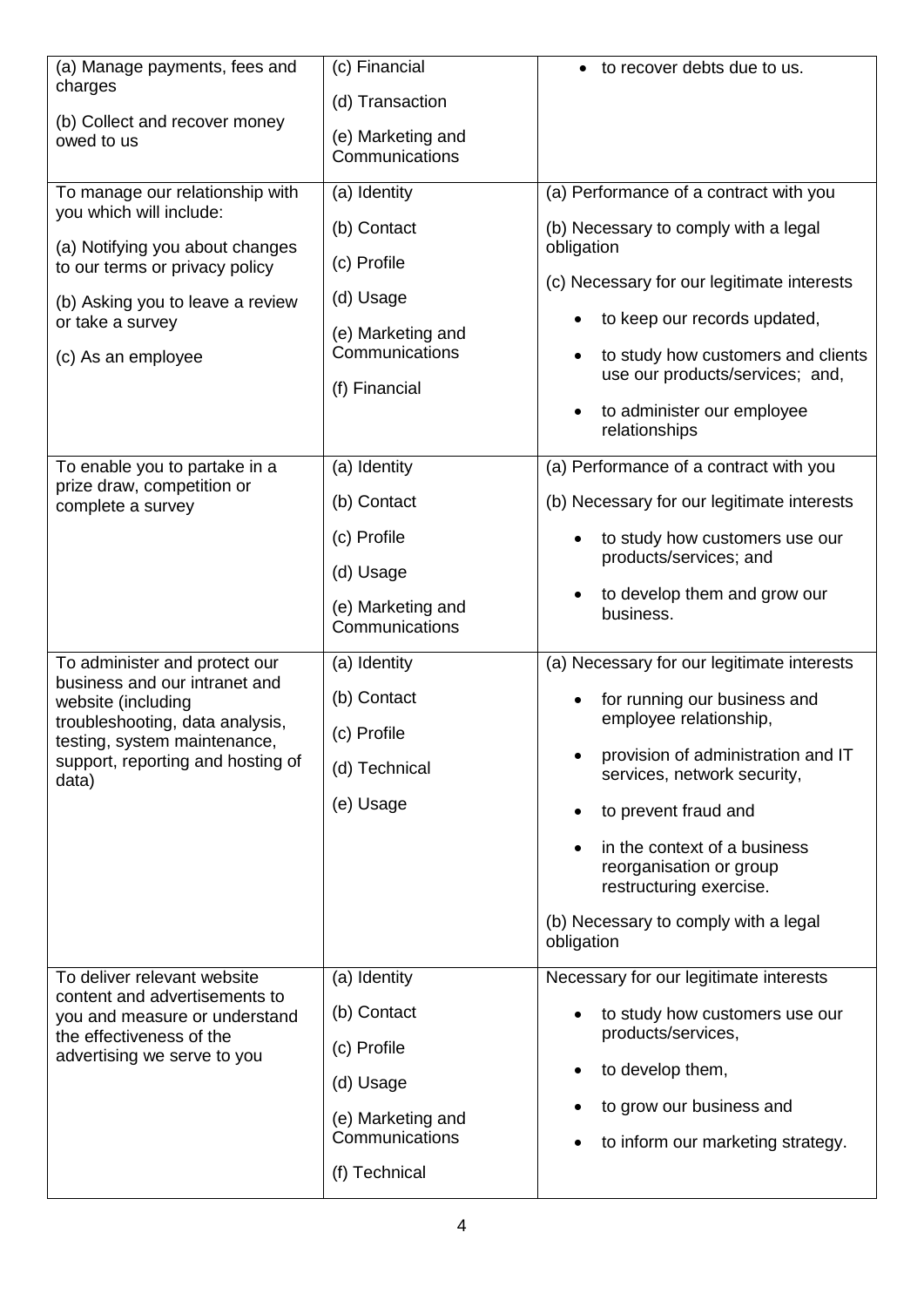| To use data analytics to improve<br>our website, products/services,<br>marketing, customer relationships<br>and experiences | (a) Technical<br>(b) Usage                                               | Necessary for our legitimate interests<br>to define types of customers for<br>$\bullet$<br>our products and services;<br>to keep our website updated and<br>relevant;<br>to develop our business; and,<br>$\bullet$<br>to inform our marketing strategy.<br>$\bullet$ |
|-----------------------------------------------------------------------------------------------------------------------------|--------------------------------------------------------------------------|-----------------------------------------------------------------------------------------------------------------------------------------------------------------------------------------------------------------------------------------------------------------------|
| To make suggestions and<br>recommendations to you about<br>goods or services that may be of<br>interest to you              | (a) Identity<br>(b) Contact<br>(c) Technical<br>(d) Usage<br>(e) Profile | Necessary for our legitimate interests<br>to develop our products/services;<br>$\bullet$<br>and,<br>to grow our business)                                                                                                                                             |

# **9.0 Marketing**

- 9.1 We strive to provide you with choices regarding certain Personal Data uses, particularly around marketing and advertising. We have established the following Personal Data control mechanisms:
	- Promotional material from us. We may use your Identity, Contact, Technical, Usage and Profile Data to form a view on what we think you may want or need, or what may be of interest to you. This is how we decide which products, services and offers may be relevant for you (we call this marketing).
	- You will receive marketing communications from us if you have requested information from us or purchased products or services from us and, in each case, you have opted-in to receiving that marketing.
	- Third-party marketing. We will get your express opt-in consent before we share your Personal Data with any company outside Kwan Yick for marketing purposes.
	- Opting out. You can ask us or third parties to stop sending you marketing messages at any time by following the opt-out links on any marketing message sent to you.
	- Where you opt-out of receiving these marketing messages, this will not apply to Personal Data provided to us as a result of a product/service purchase, warranty, product/service experience or other transactions.
	- Cookies. Most web browsers allow some control of most cookies through the browser settings. To find out more about cookies, including how to see what cookies have been set and how to manage and delete them, visit [www.aboutcookies.org](http://www.aboutcookies.org/) or [www.allaboutcookies.org.](http://www.allaboutcookies.org/)
	- To opt out of being tracked by Google Analytics across all websites visit [http://tools.google.com/dlpage/gaoptout.](http://tools.google.com/dlpage/gaoptout)

### **10.0 Change of purpose**

10.1 We will only use your Personal Data for the purposes for which we collected it, unless we reasonably consider that we need to use it for another reason and that reason is compatible with the original purpose.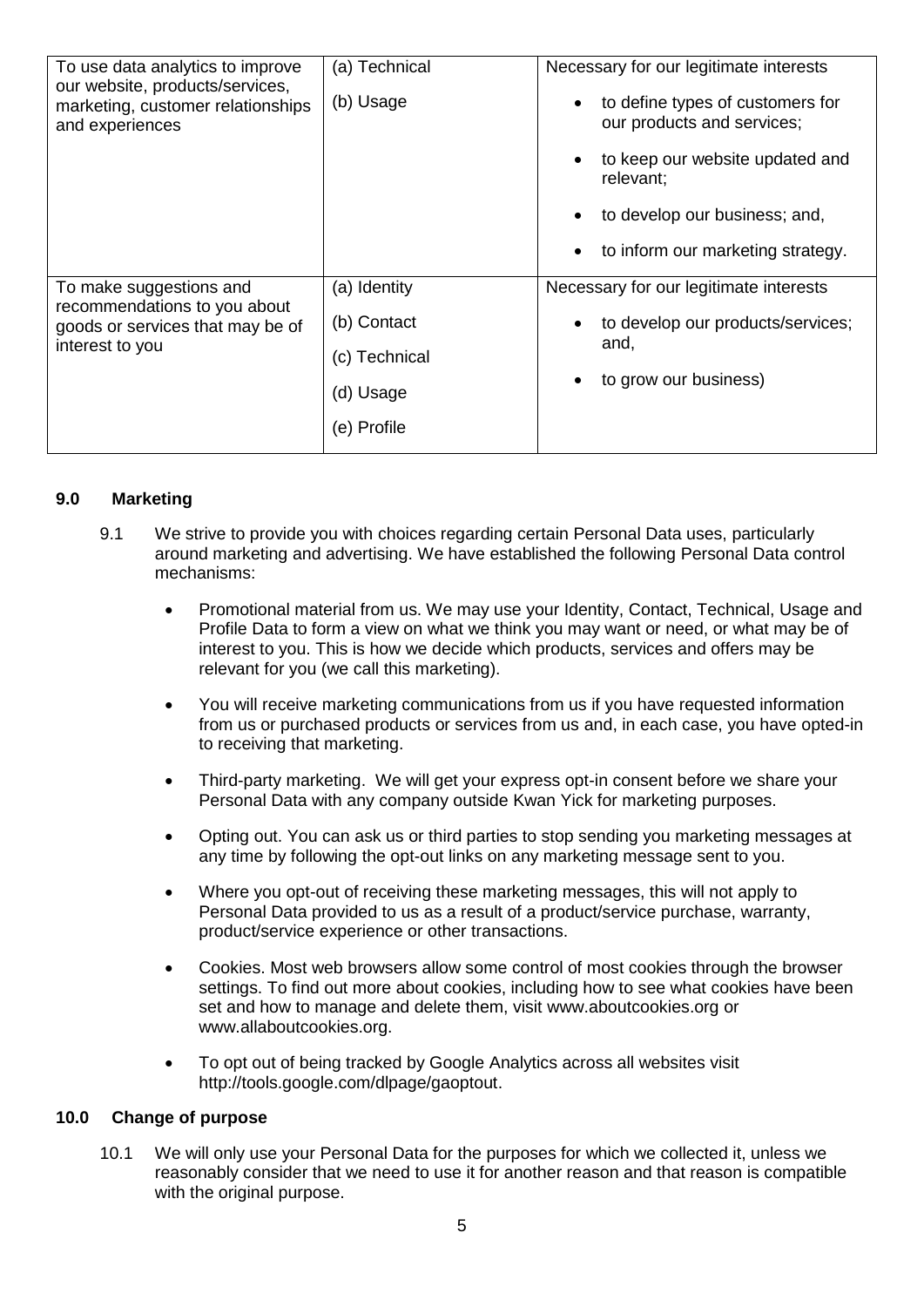- 10.2 If we need to use your Personal Data for an unrelated purpose, we will notify you and we will explain the legal basis which allows us to do so.
- 10.3 Please note that we may process your Personal Data without your knowledge or consent, in compliance with the above rules, where this is required or permitted by law.

# **11.0 Disclosures of your Personal Data**

- 11.1 We may have to share your Personal Data with the parties set out below for the purposes set out in the table above.
	- **Internal Third Parties:** other companies or departments in Kwan Yick acting as processors or joint controllers and provide IT and system administration services and undertake leadership reporting
	- **External Third Parties**: service providers acting as processors based who provide IT and system administration services
	- **Other Third Parties** to whom we may choose to sell, transfer, or merge parts of our business or our assets. Alternatively, we may seek to acquire other businesses or merge with them. If a change happens to our business, then the new owners may use your Personal Data in the same way as set out in this Privacy Notice.
	- **Professional advisers**: acting as processors or joint controllers including lawyers, bankers, auditors and insurers who provide consultancy, banking, legal, insurance and accounting and payroll services.
	- **HM Revenue & Customs**, regulators and other authorities acting as processors or joint controllers who require reporting of processing activities in certain circumstances.
- 11.2 We require all third parties to respect the security of your Personal Data and to treat it in accordance with the law. We do not allow our third-party service providers to use your Personal Data for their own purposes and only permit them to process your Personal Data for specified purposes and in accordance with our instructions.

## **12.0 International transfers**

- 12.1 Some of our external third parties are based outside the European Economic Area (EEA) so their processing of your Personal Data will involve a transfer of data outside the EEA.
- 12.2 Whenever we transfer your Personal Data out of the EEA, we ensure a similar degree of protection is afforded to it by ensuring at least one of the following safeguards is implemented:
	- We will only transfer your Personal Data to countries that have been deemed to provide an adequate level of protection for Personal Data by the European Commission.
	- Where we use certain service providers, we may use specific contracts approved by the European Commission which give Personal Data the same protection it has in Europe.
	- Where we use providers based in the US, we may transfer data to them if they are part of the Privacy Shield which requires them to provide similar protection to Personal Data shared between the Europe and the US.

## **13.0 Data security**

13.1 We have put in place appropriate security measures to prevent your Personal Data from being accidentally lost, used or accessed in an unauthorised way, altered or disclosed. In addition, we limit access to your Personal Data to those employees, agents, contractors and other third parties who have a business need to know. They will only process your Personal Data on our instructions and they are subject to a duty of confidentiality.